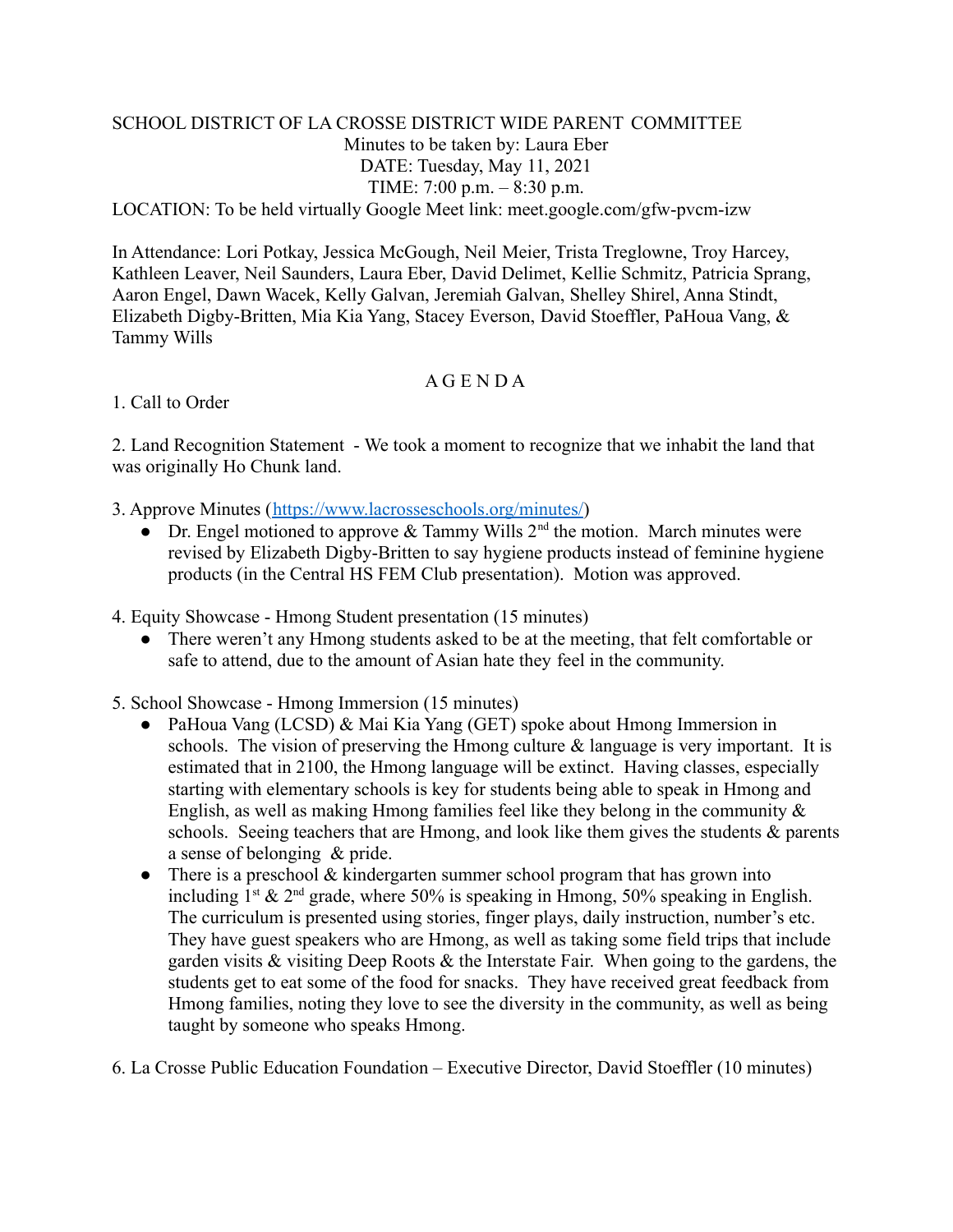- Staff appreciation activities were shown at the schools. Treats & fruit were brought into each school for the staff. Staff members were nominated by parents & other staff, which accumulated to over 100 nominations. There was a School Nutrition worker as well as a Teacher Assistant who were named Shining Stars, receiving recognition & grants.
- [https://lacrosseeducationfoundation.org/teacher-cook-and-teacher-assistant-receive-shinin](https://lacrosseeducationfoundation.org/teacher-cook-and-teacher-assistant-receive-shining-stars-recognition-grants/) [g-stars-recognition-grants/](https://lacrosseeducationfoundation.org/teacher-cook-and-teacher-assistant-receive-shining-stars-recognition-grants/)

7. Sharing Concerns (10 minutes)

- Many agreed that the PTOs could do much more to support their schools and represent/show Hmong & other minority cultures. Lincoln MS/SOTA II/Coulee Montessori has done a great job, having flags hung in the school and having a lending library of many books that Principal Melissa Murray has. If other PTOs could work to involve more minority parents into the group, welcoming them  $\&$  receiving input, the schools could show more diversity
- Could the school district have events where guest speakers had presentations for the parents/adults in the community? (Zoom or in-person). This could reach so many more & assist in getting more families to be more involved in their child(ren)'s schools.
- Hamilton/SOTA I has been working on gender equity  $\&$  has showcased this.

## 8. Administrative Updates (25 minutes)

- a. Superintendent Update
	- Dr. Engel announced that there will be COVID Vaccination clinics for students in the high schools. The district hopes that many will take advantage to get students vaccinated. There may be middle school clinics as well in the summer, working with the BGC & YMCA to get as many vaccinated for COVID as possible.
	- Next year: herd immunity will make things easier to have more normal sports seasons & such. Masks may still be required at the beginning of the school year. The district will let science help guide the decision. There will still be restrictions on visitors in the buildings, sharing food, etc.
	- Will masks be required outside for summer school this summer? They are still looking into that, and will be able to answer that closer to June summer school start time.
	- The district is continuing to look at facility planning, balancing the wants  $\&$ needs of the students, buildings, staff, & community.
	- The school district has received ESSER Funds to use for technology, facility needs, etc. They have used up the 1<sup>st</sup> round of funds, but there will be 2 more rounds of funds to work with up through 2024. Plans are coming soon  $\&$ feedback from staff & community is in consideration.
	- ●
- i. DWP Meetings next year- survey will be sent to committee to give feedback.
- ii. Educational Equity Strategic Plan Kellie Schmitz 1. Forum: May 25th @
	- Complicated when looking at metrics and cycles of earning. With learning being cyclical, not linear, many components are being evaluated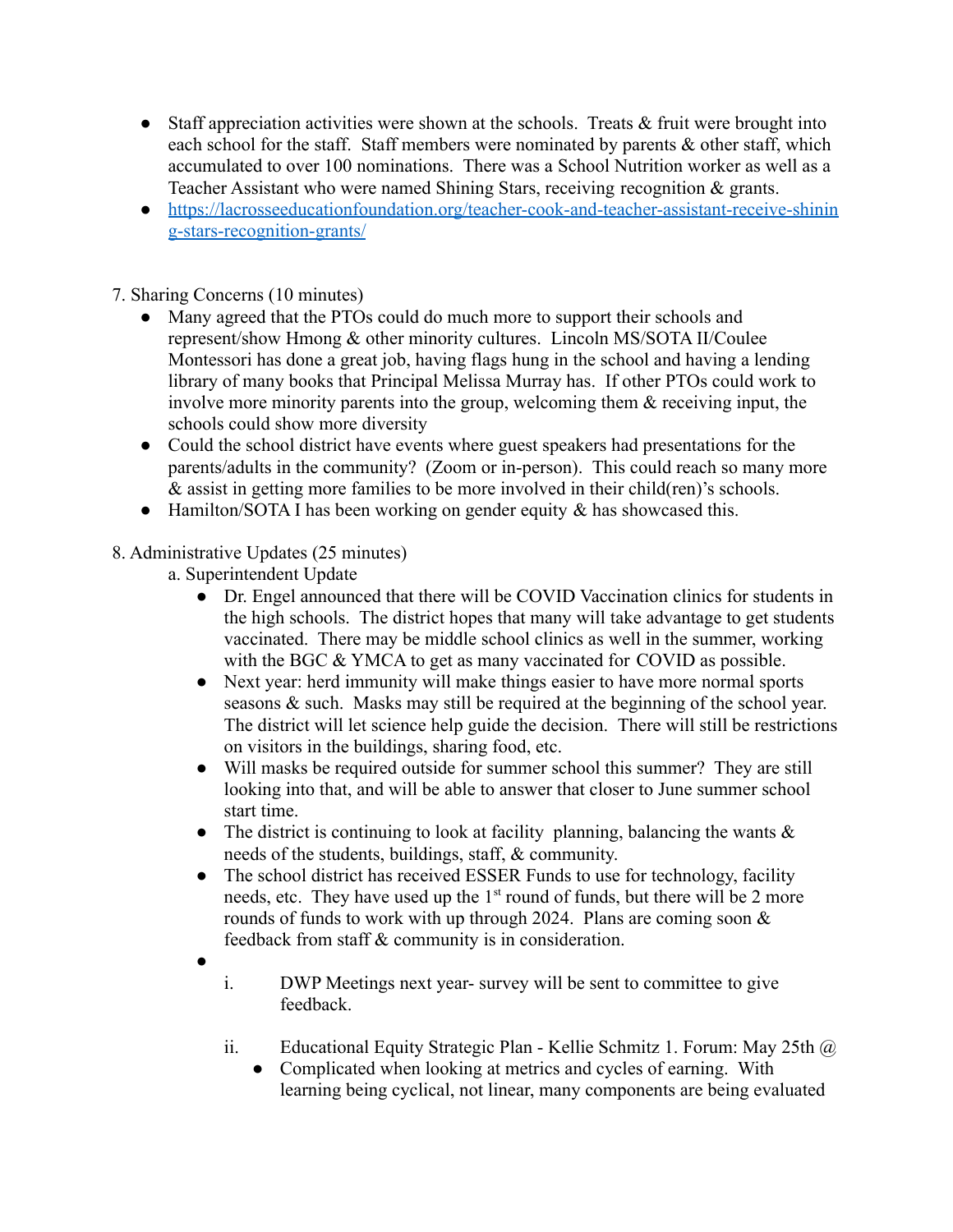& considered, such as: leadership, communities, educators, curriculum, etc. Can see more at:

[https://www.lacrosseschools.org/wp-content/uploads/2021/04/Strategic-Pl](https://www.lacrosseschools.org/wp-content/uploads/2021/04/Strategic-Plan-for-Educational-Equity.pdf) [an-for-Educational-Equity.pdf](https://www.lacrosseschools.org/wp-content/uploads/2021/04/Strategic-Plan-for-Educational-Equity.pdf)

- May  $25<sup>th</sup>$ : there will be a Googlemeet meeting that is open for anyone in the district to attend: 5:30pm, Virtual- [meet.google.com/cep-sacj-xtw](http://meet.google.com/cep-sacj-xtw)
- b. Elementary Update
	- Schools have been busy wrapping up the year with state testing as well as individual assessments. End of the year celebrations are in the planning at each school, where schools will be sharing information with their families when approved & set, some being sing-a-longs, outdoor activities, etc.
	- The window for choice  $\&$  charter schools ended on April 30<sup>th</sup>. There were over 200. Movements within the district, within elementary school ages (SOTA, Coulee Montessori, etc.). Staffing is sufficient for the fall.
	- There are educational opportunities, including videos are being presented to  $4<sup>th</sup> \&$ 5<sup>th</sup> graders on the Hmong culture (i.e., refugees, refugee centers, etc. – Hmong Story Cloth, the Secret War in Laos, etc.) The videos are not available to the public, due to copyright laws.
	- Dirk Hunter (Summit Environmental School) & Laura Huber (Northside/Coulee Montessori) are retiring. Dirk Hunter's replacement will be named later this week, while Nikki Pope has been hired for Northside/Coulee Montessori.
	- Thanks to LPEF, there was a STEM grant received, working on equity in the classrooms.
- c. Secondary Update
	- $\bullet$  The district is continually working on academic curve plan to inspire students to attend & engage to close the learning gaps that are currently noted. Next year, new changes to help build the bridge between  $8<sup>th</sup>$  &  $9<sup>th</sup>$  grade, to include a portfolio. Students need to feel confident  $\&$  feel they can be successful after high school, whether they are going to go to a college/university, community college, enlist in the military, or working at a job.
	- The high schools are developing new clubs: Riverhawks for Equity & Rangers for Equity.
	- Will the high schools have a virtual option for next year to go along with CRVA & in[person? No, there will only be the 2 options of CRVA or In-Person. (virtual option was good for this year, but not ideal for student learning  $\&$  increased some gaps, but being in a pandemic was a challenge for many). There will be "authorized" reasons for learning virtual, that will have to be approved by administration. (i.e., surgery, quarantining)
- 9. Joys & Shoutouts (15 minutes)
	- Thank you for Logan HS having prom this year.
	- Central HS will be having their prom on June 5th